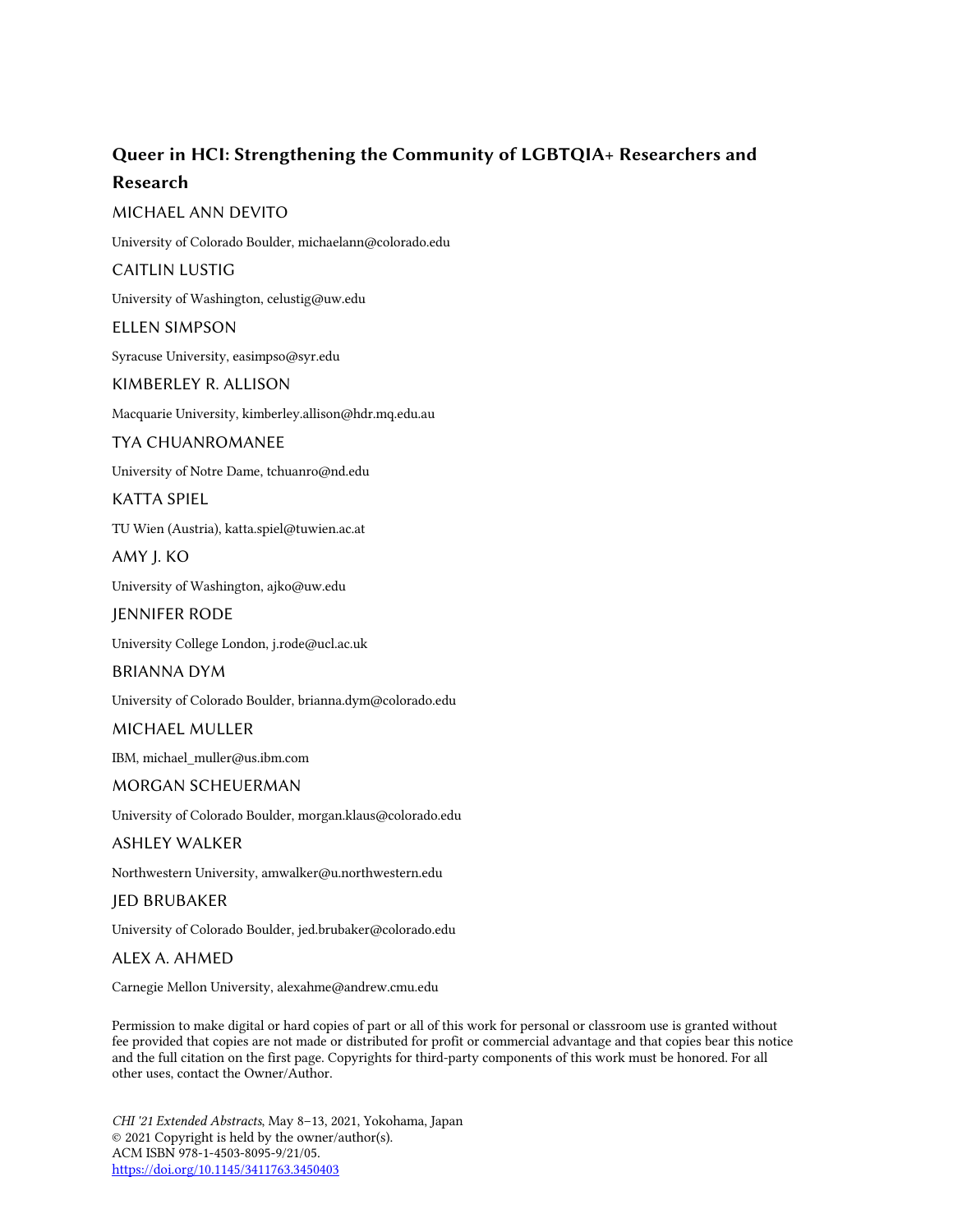As Queer Human-Computer Interaction (HCI) becomes an established part of the larger field, both in terms of research on and with queer populations and in terms of employing queering theories and methods, the role of queer researchers has become a timely topic of discussion. However, these discussions have largely centered around member-researcher status and positionality when working with queer populations. Based on insights gathered at multiple ACM events over the past two years, we identified two pressing issues: (1) we need to better support queer people doing HCI research not specific to queer populations, and (2) we need to identify how to best support member-researchers in leading Queer HCI while including collaborators beyond the queer community. This Special Interest Group (SIG) aims to directly address these challenges by convening a broad community of queer researchers and allies, working not only on explicitly-queer topics but across a broad range of HCI topics.

#### CCS CONCEPTS • Social and professional topics~Gender • Social and professional topics~Sexual orientation

Additional Keywords and Phrases: Queer HCI; sexual and gender minorities

#### ACM Reference Format:

Michael Ann DeVito, Caitlin Lustig, Ellen Simpson, Kimberley R. Allison, Tya Chuanromanee, Katta Spiel, Amy J. Ko, Jennifer Rode, Brianna Dym, Michael Muller, Morgan Scheuerman, Ashley Walker, Jed Brubaker, and Alex A. Ahmed. 2021. Queer in HCI: Strengthening the Community of LGBTQIA+ Researchers and Research. In Extended Abstracts of the CHI Conference on Human Factors in Computing Systems (CHI '21), May 8-13, 2021, Yokohama, Japan. ACM, New York, NY, USA 5 Pages. https://doi.org/10.1145/3411763.3450403

#### 1 INTRODUCTION

Queer HCI has recently become prominent within HCI, especially as it lends a unique perspective to crucial issues such as queer methodologies [17], identity management [5, 11, 13], online communities [8, 12] and the negative consequences of AI classification technology [19]. By examining technical problems from the point of view of the LGBTQIA+ community – a multifaceted and often marginalized group of people – we have been able to explicate broader issues which impact all users. We have also shed light on how the LGBTQIA+ community, which heavily depends on social technologies [14, 15, 22], is deeply impacted by digital systems. This previous work has been valuable to both the queer and general HCI communities, but only represents a narrow segment of what "Queer HCI" can and should be. This SIG aims to create a space to discuss broadening our conception of Queer HCI and establish best practices for supporting the entire Queer HCI community in SIGCHI events and publication venues, based on needs identified over the past two years and the present interests of attendees as elicited before the SIG (see schedule below).

In a series of CHI and CSCW events held over the last two years, most prominently the well-attended CHI 2019 "Queer(ing) HCI" SIG [21] and the 2020 follow-up [7], participants made clear that we need to do more to support queer researchers working outside explicitly queer contexts and facing challenges related to their identity [3]. In discussions at the Qualitative Methods [9] and Social Technologies to Support for Marginalized Wellbeing [6] workshops at CSCW 2019, it also became clear that queer researchers often experience pressure to do explicitly queer work due to their positionality, alongside pressure to disclose one's queer identity before one may be ready to do so, or in circumstances where stigmatization is still likely. Both of these findings point to a need to better define Queer HCI to serve the entire SIGCHI queer community, moving from a definition that focuses on queer work and methods to one that inclusively highlights the community itself and the people within it.

#### 2 TOWARDS A REDEFINITION OF QUEER HCI

As a starting point for furthering discussion on the topics above, we propose to redefine Queer HCI as research in HCI by, for, or substantially shaped by, the queer community itself and/or queering methods and theory, regardless of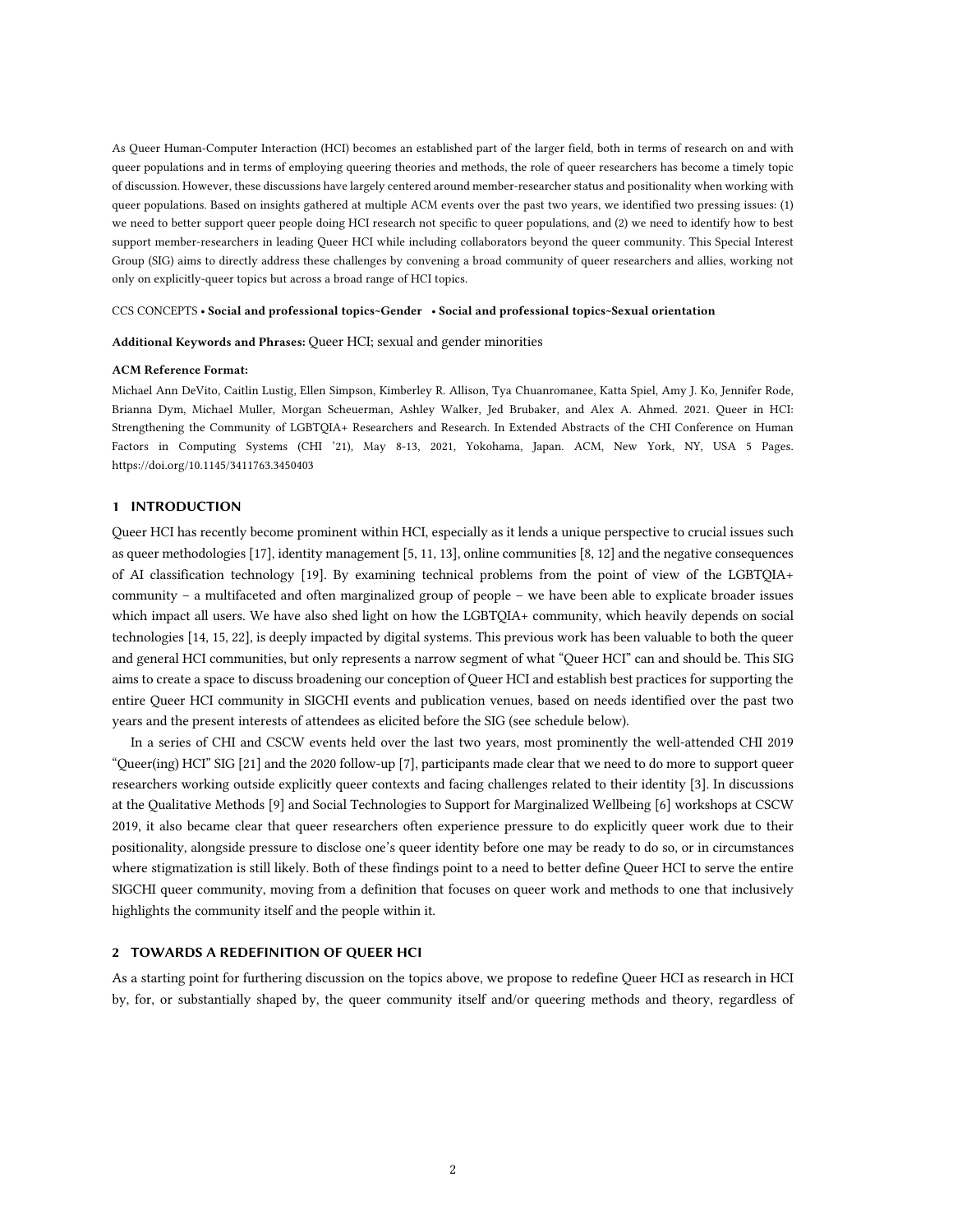application subdomain. In turn, we advocate that supporting Queer HCI center around not just funding and publishing work on queer populations, but also funding and supporting queer researchers and their perspectives across domain areas and ensuring that our allied researcher partners develop the appropriate sensitivity and background knowledge to approach queer topics productively and respectfully.

These redefinitions are essential for two reasons. First, queer researchers face significant pressures and barriers not experienced by all HCI researchers [2, 16, 20], and might desire or need support even if they are not working on queer topics. As noted above, the CHI 2019 SIG drew over 60 attendees in addition to the organizers, most of whom identify as LGBTQIA+ but do not do work on explicitly queer topics. Despite the fact that the explicit focus of the 2019 SIG was furthering research on queer populations and using queer/queering methods, the overall message from the attendees was clear: Queer HCI as a project must attend to all queer researchers regardless of application domain. As such, both this redefinition and this SIG directly answer a large community need within HCI.

Second, queer researchers have a right to do the research they wish to do, and should not face undue pressure to perform explicitly queer research simply due to their identity. However, there is also much ground to be covered in terms of research on queer populations, particularly in the area of interwoven experiences of both marginalization and privilege in matrices of oppression [4, 18]. To have the capacity to do this research without tokenizing or epistemically exploiting [1] queer researchers, we will need to create space for and support allies in doing queer research sensitively, appropriately, and in a way that keeps queer perspectives, theories, and methods centered. We must also do the same internally in terms of recognizing, accounting for, and respecting differences within the queer community while working across subcommunities, e.g. cisgender queer researchers doing work with transgender populations.

By starting this SIG from the point of the new definitions proposed above, we can focus on enacting the definitions to address these two problems.

CHI 2021 will likely be attended by many queer researchers from varying subcommunities and at varying levels of identity development and outness, who represent both academia and industry in multiple countries and cultures, working across a range of research domains. As a virtual conference, CHI 2021 also has the potential to allow participation from members of the community that would normally face barriers such as travel and cost, potentially allowing more queer researchers to attend. As such, a SIG at CHI 2021 represents an ideal and safe opportunity to draw from their varied experience and expertise in exploring and establishing potential ways forward. We had originally planned this SIG for CHI 2020, but due to cancellation, we instead ran two well-attended independent events with a focus on broad community building and immediate social support [7]. Afterward, we maintained a Slack to continue these conversations. However, the original topic for 2020 (updated here) remains just as timely as ever, if not more so considering increasing legal attacks on queer people globally.

We will build off the hybrid synchronous/asynchronous structure which was used for 2020's highly successful online event, as well as lessons learned from that event, subsequent workshops (e.g., [10]), and conference organizing (e.g., CSCW 2020) activities during the pandemic. We aim to create concrete recommendations for better supporting both queer researchers and researchers working with queer topics and theories. The 2020 event highlighted the greater need for: (1) more resources for networking; (2) more mentorship opportunities for queer researchers; (3) development of allyship training; and (4) guidelines on positionality statements. The 2021 SIG—and the conversations that will happen after—will be an important step towards developing these resources.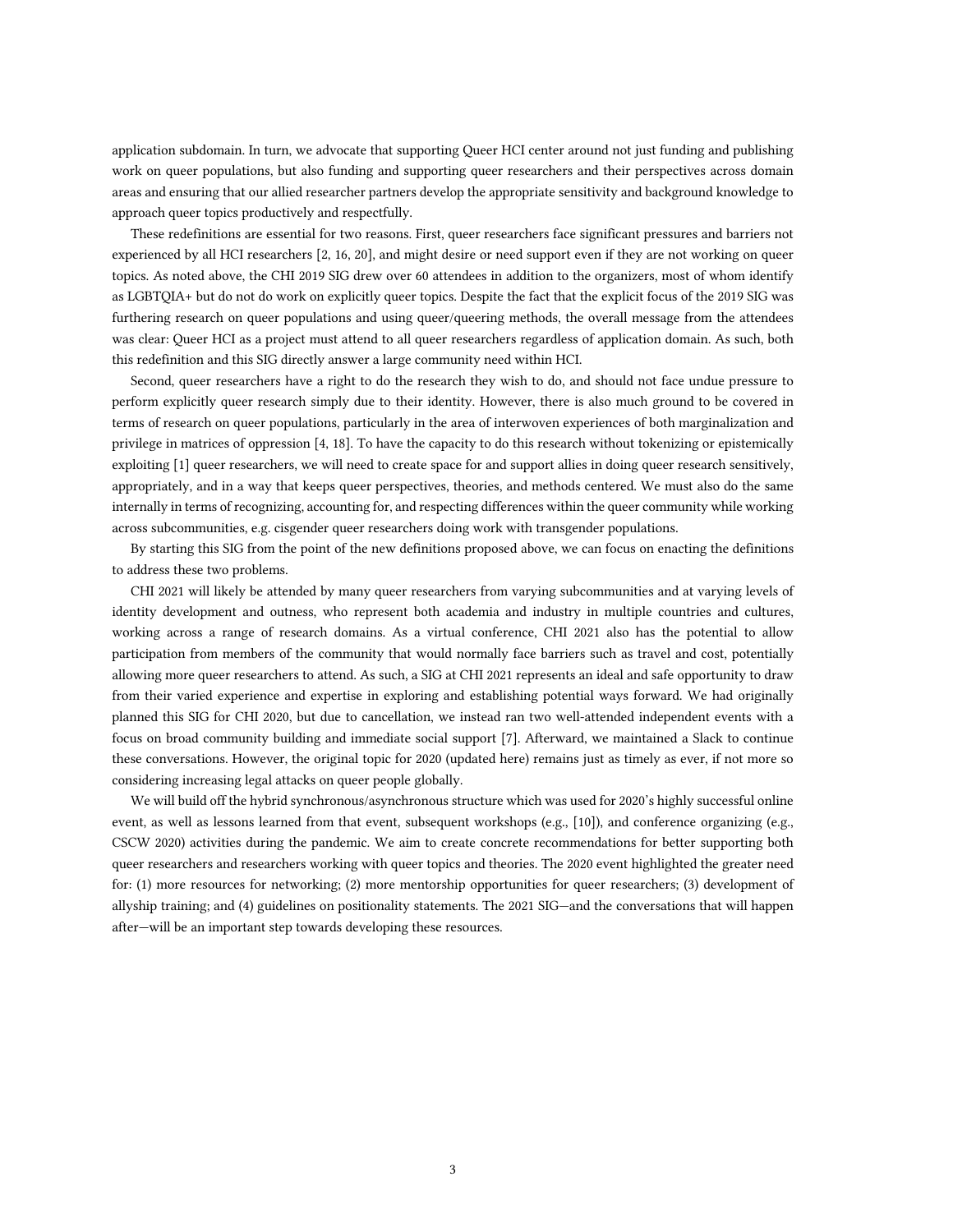## 3 THE SIG

Queer topics and queering research methods are increasingly popular in HCI and at CHI specifically, and the number of queer researchers in HCI continues to increase as well. While this SIG is meant to create an explicitly queer space, we also aim to create a space where anyone who is willing to constructively engage and learn, regardless of sexual orientation or gender identity, can meaningfully participate. Notably, this means no one will be required to "out" themselves to participate, to preserve privacy and respect personal security needs.

#### 3.1 Logistics

This SIG will follow the same general procedures established to be effective at last year's all-online event. The format for the SIG overall will mix synchronous and asynchronous interaction over a longer period, an approach that allowed broader participation at last year's event. Two weeks out from synchronous activities, we will launch a Padlet to generate key discussion topics for later events. This will allow us to more directly draw from the expertise of those at the SIG, instead of building our time around the assumed backgrounds of our participants. One week before the workshop, we will use the Padlet activity to guide us in updating the existing Queer in HCI Slack to include discussion topics for this year's SIG. By using the existing Slack, we are both building on existing community, and ensuring the continuance of a shared Queer HCI discussion space after the conference. Introductions and preliminary discussion will take place on the Slack in the leadup to the conference. During the conference itself, we will hold a synchronous event, but will support continued asynchronous discussion alongside the live event.

This event will engage on the following topics as a starting point, though we will expand and modify this list as attendees give input:

- Queer positionality, insight, and bias in domains outside queer research
- Hiring, tenure, and HR issues as a queer researcher
- Queer in industry
- What ACM/SIGCHI can do to support queer researchers across domains
- Best practices for ally researchers: language, motivation, time commitments, and background research
- Advising/mentoring queer students in HCI
- Building a network as a queer researcher
- Queer methodologies & epistemologies

#### 3.2 Going Further/Continuity

Any guidelines or findings from this SIG will be written up for publication in Interactions or Communications of the ACM. As with the 2019 and 2020 SIGs, a full recap will also be widely distributed via social platforms in order to maximize reach and potentially inform future work.

At the SIG itself and in related asynchronous discussions, we will actively encourage the formation of partnerships, either research collaborations or larger efforts at promoting solidarity, and will specifically encourage participants to have discussions with those they have not yet had the opportunity to meet or work with. We will leverage the Queer HCI Slack to continue coordinating on these issues after the conference. All attendees will be welcome to continue discussions and their presence on the Queer in HCI Slack, which we will leave standing. We will also use this SIG as an opportunity to determine ongoing leadership and moderation authority for the Slack. The Slack is currently used for providing a space for the Queer HCI community and facilitating one-on-one conversations. In 2021 and beyond, we will be using the Slack - which we anticipate will gain more members during the 2021 SIG - to organize ongoing events.